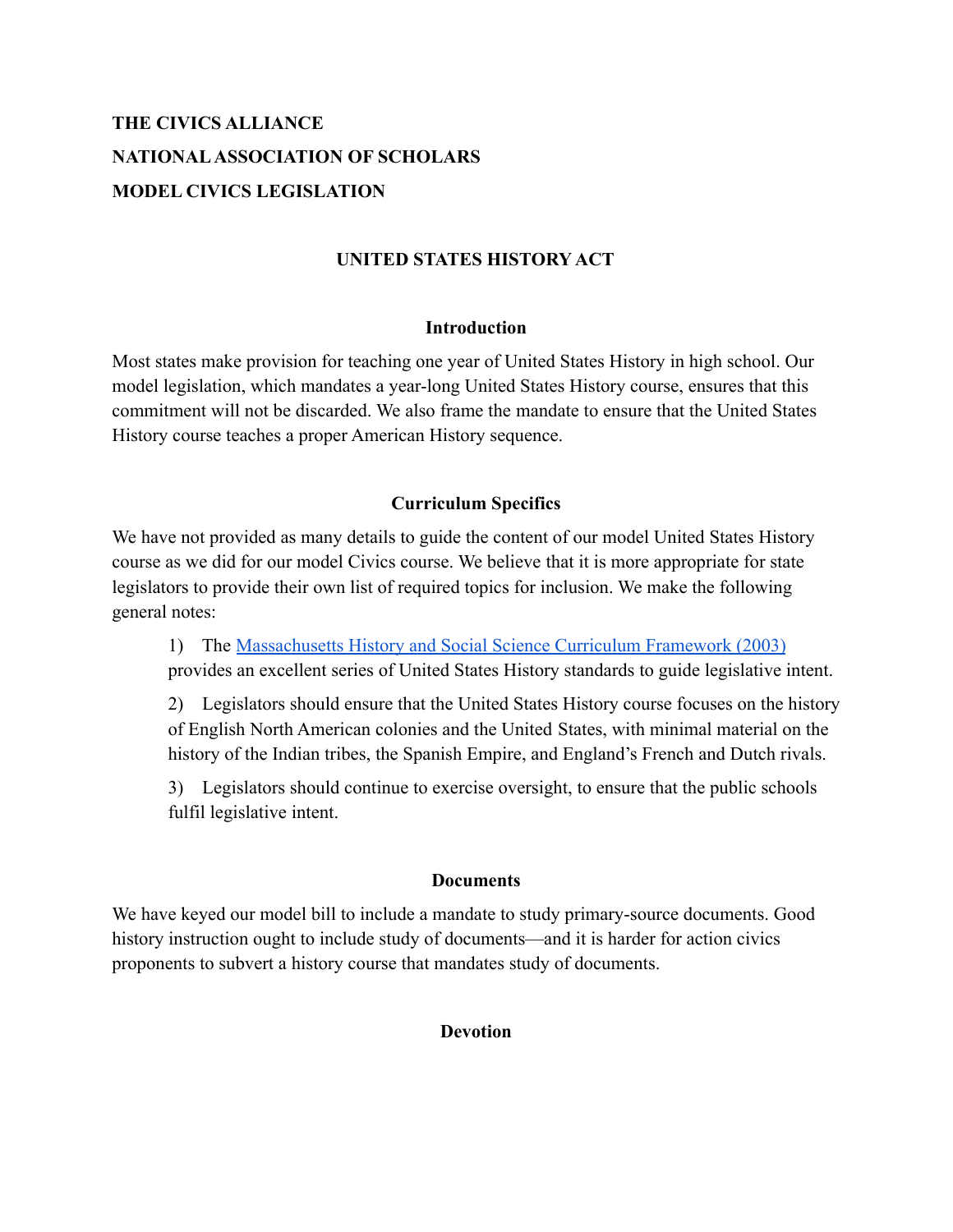A legislature cannot prescribe in detail how a class should be taught, but it can suggest legislative intent as to the general spirit. We include the phrases "study of and devotion to" to suggest the spirit in which the United States History course should be taught.

#### **Forbidding Action Civics**

**SECTION B** repeats much of the language from our Partisanship Out of Civics Act (POCA) that forbids action civics. We also include the Partisanship Out of Civics Act as a separate chapter in our model civics legislation. If a POCA bill has not yet been passed, however, this language is necessary as a way to prevent a required United States History class from providing instruction in action civics.

#### **Forbidding Critical Race Theory**

**SECTION C** repeats much of the language from our Partisanship Out of Civics Act (POCA) that forbids the intellectual components of Critical Race Theory. We also include the Partisanship Out of Civics Act as a separate chapter in our model civics legislation. If a POCA bill has not yet been passed, however, this language is necessary as a way to prevent a required United States History class from promoting Critical Race Theory.

#### **Liberty**

Our model bill specifies that schools cannot prevent instruction in or citation of documents because of any religious or cultural references in a writing, document, or record pertaining to this course of instruction.

#### **Localism**

Our model bill directs each school district to craft its own United States History curriculum. It also forbids state education departments from providing supplemental readings, textbooks, teacher trainings, lists of instructional resources, and curriculums for the United States History course. Any formally optional resources provided by state education departments will act as informal United States History curricula. We believe that the most reliable version of a state mandate for a United States History course will delegate the mandate to the school districts rather to the state education department.

#### **Accountability**

Public schools should be directly accountable to state legislators, not to the state education department. Any power delegated to a state education department to demand accountability will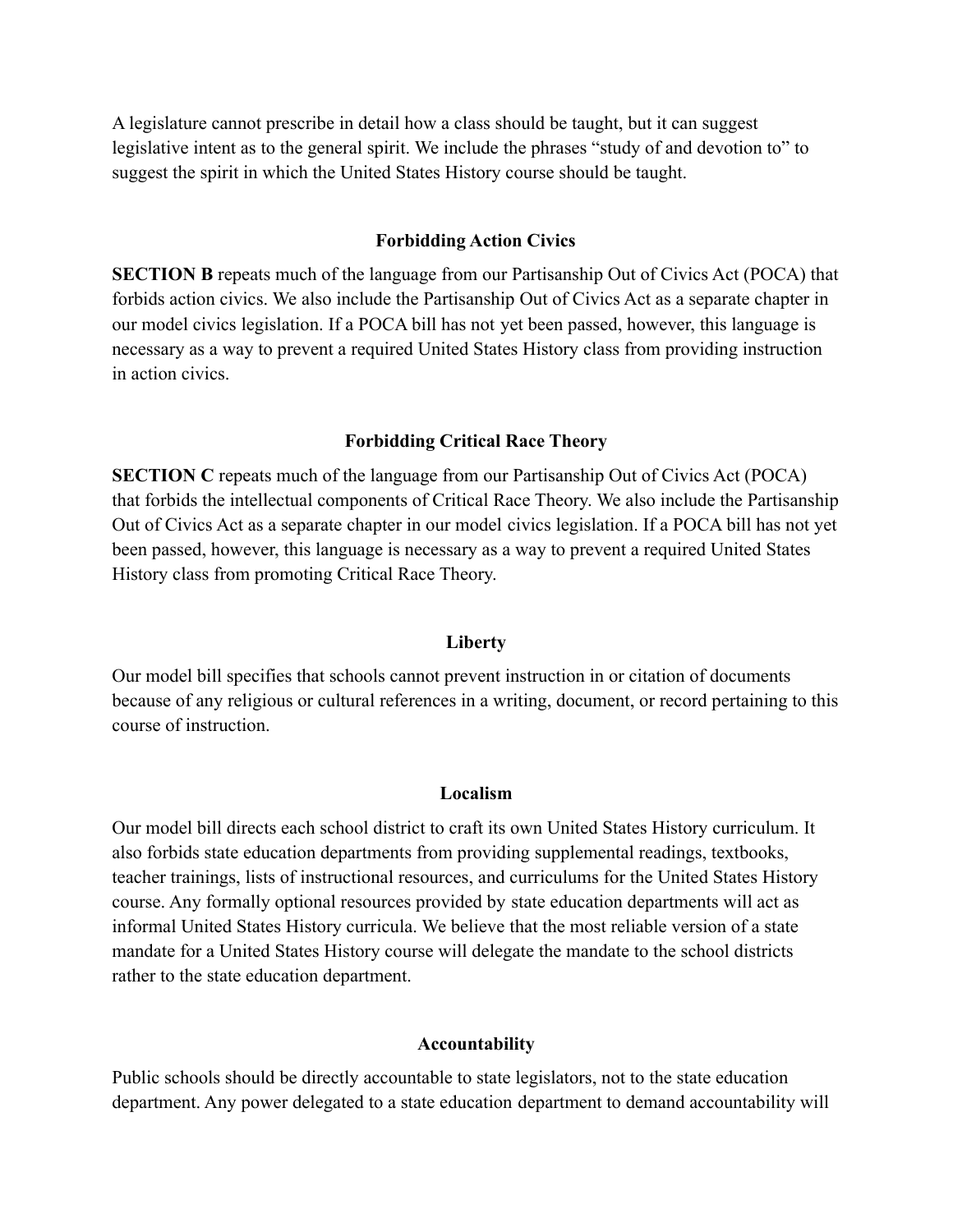also give it power to subvert the intent of this bill. We therefore require in **SECTION E** that the state education department transmit annually to state legislators an account of how each school district has put the United States History course into practice—and leave any disciplinary response to the state legislators, not to the state education department. The requirement that schools make their curricula and teacher training public will by itself deter action civics proponents from smuggling their material into a United States History course.

# **Model Legislative Text**

### **SECTION A:**

(1) Beginning in the 20XX-20XX school year, all public schools or charter schools located within this state shall require students to complete a regular year-long course of instruction in United States History in grade nine, ten, eleven, or twelve.

(2) This course shall instruct students in, at a minimum,

(A) the study of and devotion to America's exceptional and praiseworthy history;

(B) the basic political, diplomatic, and military history of America, which shall include the period of discovery, early colonies, the War for Independence, the Civil War, the expansion of the United States to its present boundaries, the World Wars, the Cold War, the Civil Rights movement, and the September 11 attacks to the present.

(C) the basic history of business and technology in America;

(D) the basic history of the religious and secular aspects of America's common culture;

(E) primary-source documents that illustrate (B), (C), and (D); and

(E) that American history shall be viewed as factual, not as constructed, shall be viewed as knowable, teachable, and testable, and shall be defined as the creation of a new nation based largely on the universal principles stated in the Declaration of Independence.

(3) Each school district shall craft its own curriculum for this year-long course of instruction in United States History.

### **SECTION B:**

(1) This year-long course of instruction in United States History may not require, make part of such course, or award course grading or credit to, student work for, affiliation with, practicums in, or service learning in association with, any organization engaged in lobbying for legislation at the state or federal level, or in social or public policy advocacy.

(2) This year-long course of instruction in United States History may not require, make part of such course, or award course grading or credit to, lobbying for legislation at the state or federal level, or any practicum, or like activity, involving social or public policy advocacy. (3) This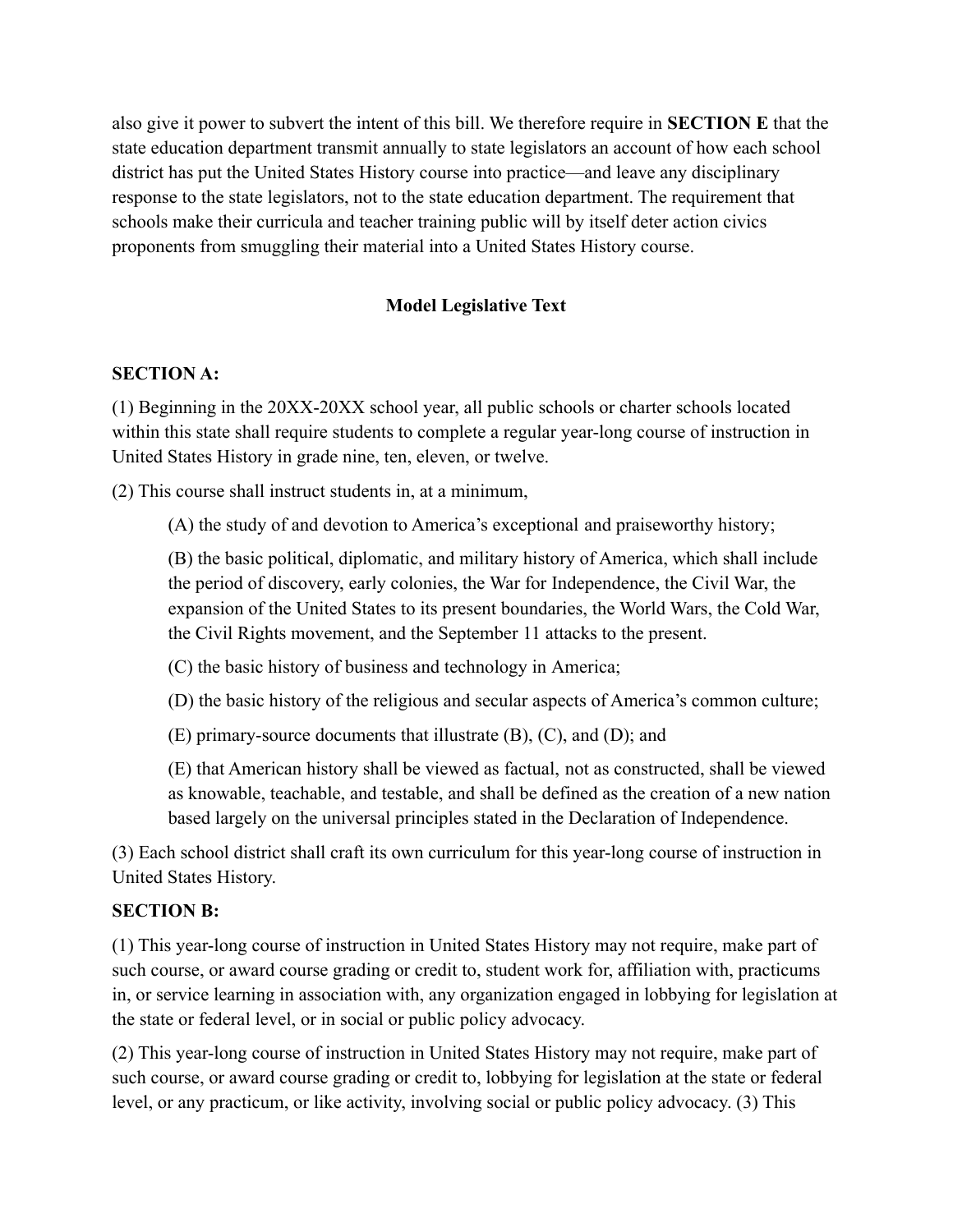year-long course of instruction in United States History may not compel any teacher to discuss current events or widely debated and currently controversial issues of public policy or social affairs. (4) Teachers who choose to discuss current events or widely debated and currently controversial issues of public policy or social affairs shall, to the best of their ability, strive to explore such issues from diverse and contending perspectives. (5) No private funding shall be accepted by state agencies or school districts for curriculum development, purchase or choice of curricular materials, teacher training, professional development, or continuing teacher education pertaining to this year-long course of instruction in United States History.

### **SECTION C:**

(1) No teacher shall be compelled by a policy of any state agency, school district, or school administration to affirm a belief in the so-called systemic nature of racism, or like ideas, or in the so-called multiplicity or fluidity of gender identities, or like ideas, against his or her sincerely held religious or philosophical convictions. (2) No state agency, school district, or school shall teach, instruct, or train any administrator, teacher, staff member, or employee to adopt or believe any of the following concepts: (a) one race or sex is inherently superior to another race or sex; (b) an individual, by virtue of his or her race or sex, is inherently racist, sexist, or oppressive, whether consciously or unconsciously; (c) an individual should be discriminated against or receive adverse treatment solely or partly because of the individual's race; (d) members of one race cannot or should not attempt to treat others without respect to race; (e) an individual's moral standing or worth is necessarily determined by his or her race or sex; (f) an individual, by virtue of his or her race or sex, bears responsibility for actions committed in the past by other members of the same race or sex; (g) an individual should feel discomfort, guilt, anguish, or any other form of psychological distress on account of his or her race or sex; (h) meritocracy or traits such as a hard work ethic are racist or sexist, or were created by members of a particular race to oppress members of another race; (i) fault, blame, or bias should be assigned to a race or sex, or to members of a race or sex because of their race or sex. (3) No teacher, administrator, or other employee in any state agency, school district, open enrollment charter school, or school administration shall approve for use, make use of, or carry out, standards, curricula, lesson plans, textbooks, instructional materials, or instructional practices that serve to inculcate the following concepts: (a) one race or sex is inherently superior to another race or sex; (b) an individual, by virtue of his or her race or sex, is inherently racist, sexist, or oppressive, whether consciously or unconsciously; (c) an individual should be discriminated against or receive adverse treatment solely or partly because of the individual's race; (d) members of one race cannot and should not attempt to treat others without respect to race; (e) an individual's moral standing or worth is necessarily determined by his or her race or sex; (f) an individual, by virtue of his or her race or sex, bears responsibility for actions committed in the past by other members of the same race or sex; (g) any individual should feel discomfort, guilt, anguish, or any other form of psychological distress on account of his or her race or sex; (h) meritocracy or traits such as a hard work ethic are racist or sexist, or were created by a members of a particular race to oppress members of another race; (i) that the advent of slavery in the territory that is now the United States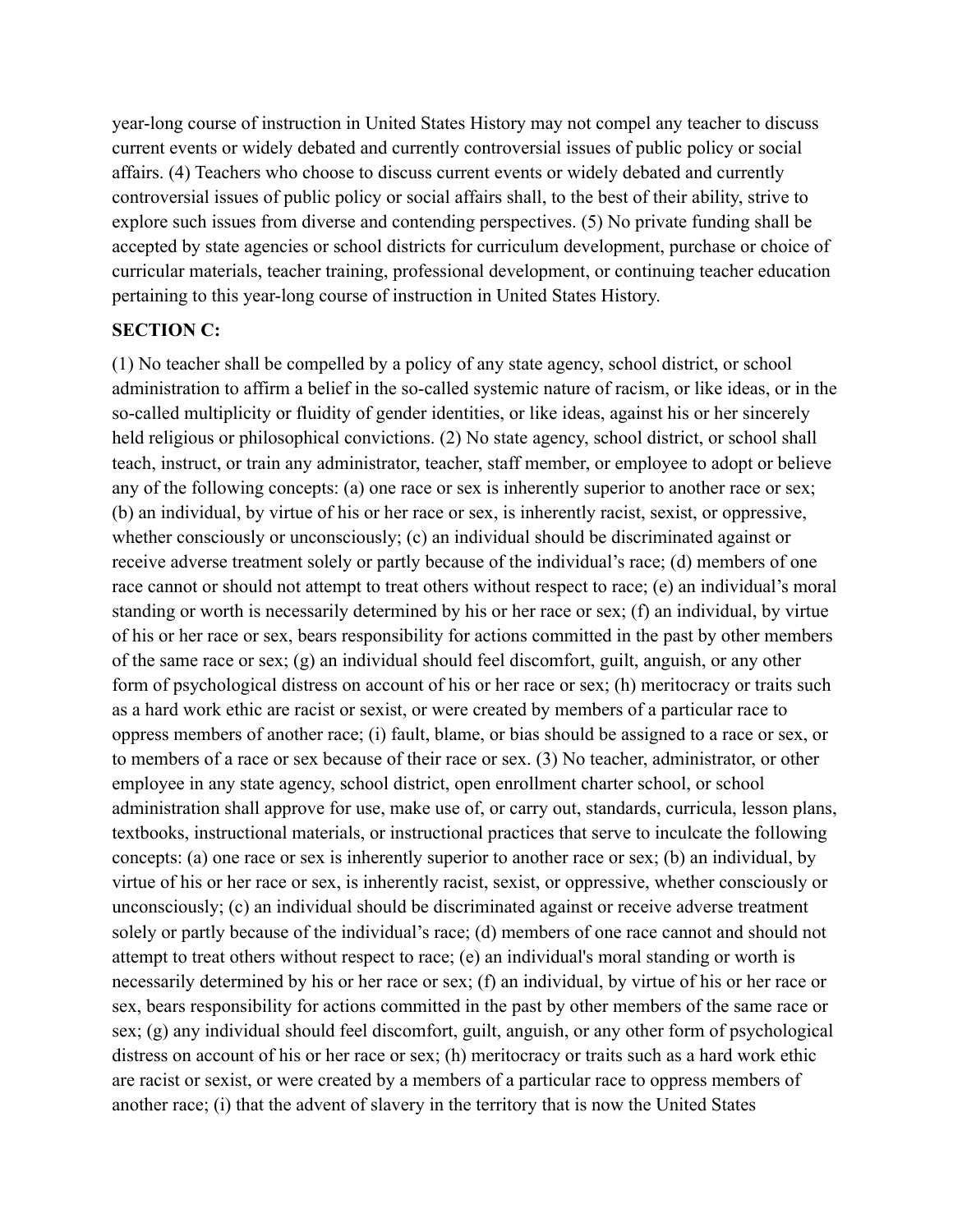constituted the true founding of the United States; or (j) that, with respect to their relationship to American values, slavery and racism are anything other than deviations from, betrayals of, or failures to live up to, the authentic founding principles of the United States, which include liberty and equality.

# **SECTION D:**

The State Board of Education shall prescribe no list of documents, no supplemental readings, no textbooks, no teacher training, no list of instructional resources, and no curriculum for this year-long course of instruction in United States History.

# **SECTION E:**

The State Board of Education shall report on or before September 1 of each year to the Chairmen of the Education Committees of the Senate and the House of Representatives on the specific United States History curriculum content and teacher training used by each school district to implement this legislation.

# **SECTION F:**

(1) No public school or charter school may permit content-based censorship in this course based on religious or cultural references in a writing, document, or record pertaining to this course of instruction.

(2) No public school or charter school may permit a student to be prevented in this course from, or punished in any way, including a reduction in grade, for, using a religious or cultural reference from a writing, document, or record pertaining to this course of instruction.

# **SECTION G:**

If any provision of this chapter, or the application of any provision to any person or circumstance, is held to be invalid, the remainder of this chapter and the application of its provisions to any other person or circumstance shall not be affected thereby.

# **Existing State Statutes**

Connecticut: [CT Gen Stat § 10-18](https://www.lawserver.com/law/state/connecticut/ct-laws/connecticut_statutes_10-18) [*Courses in United States history, government and duties and responsibilities of citizenship*]

Florida: [Fla. Stat. § 1003.42](http://www.leg.state.fl.us/Statutes/index.cfm?App_mode=Display_Statute&Search_String=&URL=1000-1099/1003/Sections/1003.42.html) [*Required instruction*]; [Fla. Stat. § 1003.4282](http://www.leg.state.fl.us/Statutes/index.cfm?App_mode=Display_Statute&Search_String=&URL=1000-1099/1003/Sections/1003.4282.html) [*Requirements for a standard high school diploma*]

Georgia: [O.C.G.A. § 20-2-142](https://law.justia.com/codes/georgia/2019/title-20/chapter-2/article-6/part-2/section-20-2-142/) [*Prescribed courses*]

Illinois: [105 ILCS 5/27-21](https://www.ilga.gov/legislation/ilcs/fulltext.asp?DocName=010500050K27-21) [*History of United States*]; [105 ILCS 5/27-22](https://ilga.gov/legislation/ilcs/fulltext.asp?DocName=010500050K27-22) [*Required high school courses*]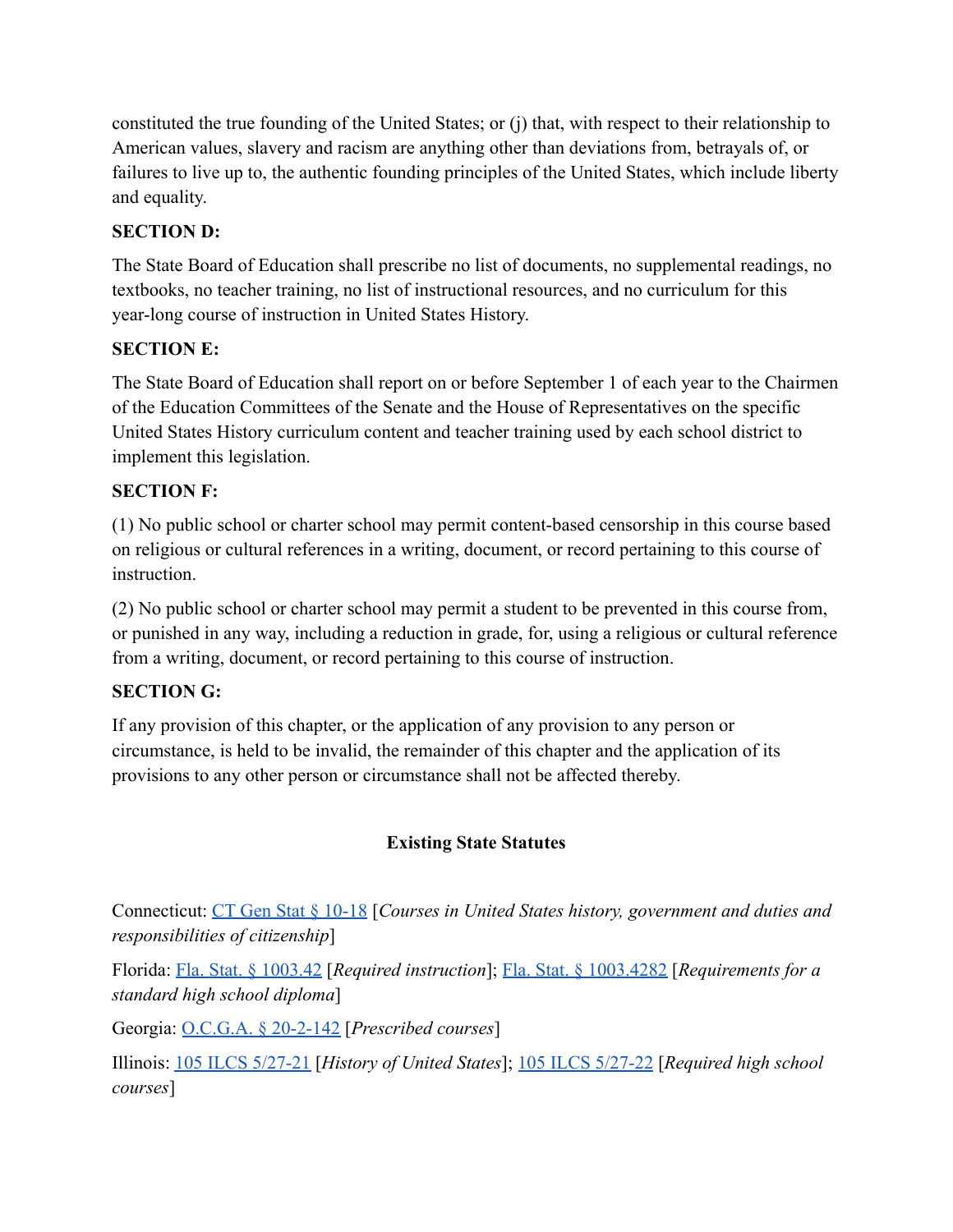Indiana: [IC 20-30-5-3](http://iga.in.gov/legislative/laws/2020/ic/titles/020#20-30-5-3) [*Protected writings, documents, and records of American history or heritage*]; [IC 20-30-5-4](http://iga.in.gov/legislative/laws/2020/ic/titles/020#20-30-5-4)[*System of government; American history*]

Iowa: [Iowa Code § 256.11](https://www.legis.iowa.gov/docs/code/2021/256.11.pdf) [*Educational standards*]

Kansas: [K.S.A. 72-3217](https://www.ksrevisor.org/statutes/chapters/ch72/072_032_0017.html) [*Required courses of instruction; graduation requirements*]

Louisiana: [La.R.S. 17:183.3](http://legis.la.gov/legis/Law.aspx?d=80003) [*Career major; description; curriculum and graduation requirements*]

Maine: [M.R.S. Title 20-A §4706](http://www.mainelegislature.org/legis/statutes/20-a/title20-Asec4706.html) [*Instruction in American history, Maine studies and Maine Native American history*]; [M.R.S. Title 20-A §4722](https://www.mainelegislature.org/legis/statutes/20-A/title20-Asec4722.html) [*High school diploma standards*]

Maryland: [Md. Code Regs. 13A.03.02.03](https://casetext.com/regulation/maryland-administrative-code/title-13a-state-board-of-education/subtitle-03-general-instructional-programs/chapter-13a0302-graduation-requirements-for-public-high-schools-in-maryland/section-13a030203-enrollment-and-credit-requirements) [*Enrollment and Credit Requirements*]

Massachusetts: [Ma. Gen. Laws, Ch. 71, §2](https://malegislature.gov/Laws/GeneralLaws/PartI/TitleXII/Chapter71/Section2) [*Teaching of history and social science; professional development; student-led civic projects; commonwealth civics challenge*]

Michigan: [MCL 380.1278a](http://www.legislature.mi.gov/(S(wq4pqgmxgng5tgk2ti4aj4xh))/mileg.aspx?page=getObject&objectName=mcl-380-1278a) [*Requirements for high school diploma*]

Missouri: [RSMo 170.011](https://revisor.mo.gov/main/OneSection.aspx?section=170.011&bid=33180&hl=) [*Courses in the constitutions, American history and Missouri government, required, penalty — waiver, when — student awards — requirements not applicable to foreign exchange students*]

Nebraska: [Neb. Rev. Stat. § 79-724](https://nebraskalegislature.gov/laws/statutes.php?statute=79-724) [*Committee on American civics; created; duties; school board, State Board of Education, and superintendent; duties*]

Nevada: [NV Rev Stat § 389.018](https://www.leg.state.nv.us/nrs/NRS-389.html#NRS389Sec018) [*Designation of core academic subjects; minimum units of credit required in high school; exception; additional subjects to be taught. [Effective July 1, 2022.]*]; [NV Rev Stat § 389.057](https://www.leg.state.nv.us/nrs/NRS-389.html#NRS389Sec057) [*Instruction in American history; exception*]; [NV Rev Stat §](https://www.leg.state.nv.us/nrs/NRS-389.html#NRS389Sec077) [389.077](https://www.leg.state.nv.us/nrs/NRS-389.html#NRS389Sec077) [*Satisfactory completion of courses in American government and American history required for graduation; exception for certain pupils*]

New Hampshire: [NH RSA §189:11](http://www.gencourt.state.nh.us/rsa/html/xv/189/189-11.htm) [*Instruction in National and State History and Government*]

New Jersey: [N.J. Stat. § 18A:35-1](https://njlaw.rutgers.edu/collections/njstats/showsect.php?title=18a&chapter=35§ion=1&actn=getsect) [*2-year course of study in history*]

New Mexico: [NMSA §22-13-1](https://codes.findlaw.com/nm/chapter-22-public-schools/nm-st-sect-22-13-1.html) [*Subject areas; minimum instructional areas required; accreditation*]; [NMSA §22-13-1.1\[](https://codes.findlaw.com/nm/chapter-22-public-schools/nm-st-sect-22-13-1-1.html)*Graduation requirements*]

North Dakota: [N.D. Cent. Code § 15.1-21-01](https://casetext.com/statute/north-dakota-century-code/title-151-elementary-and-secondary-education/chapter-151-21-curriculum-and-testing/section-151-21-01-elementary-and-middle-schools-required-instruction) [*Elementary and middle schools - Required instruction*]; [N.D. Cent. Code § 15.1-21-02](https://casetext.com/statute/north-dakota-century-code/title-151-elementary-and-secondary-education/chapter-151-21-curriculum-and-testing/section-151-21-02-effective-812021-high-schools-required-units) [*High schools - Required units*]; [N.D. Cent. Code §](https://casetext.com/statute/north-dakota-century-code/title-151-elementary-and-secondary-education/chapter-151-21-curriculum-and-testing/section-151-21-25-high-school-graduation-minimum-requirements) [15.1-21-25](https://casetext.com/statute/north-dakota-century-code/title-151-elementary-and-secondary-education/chapter-151-21-curriculum-and-testing/section-151-21-25-high-school-graduation-minimum-requirements) [*High school graduation - Minimum requirements*]

Ohio: [Ohio Rev. Code Ann. §3313.60](https://codes.ohio.gov/ohio-revised-code/section-3313.60) [*Prescribed curriculum*]; [Ohio Rev. Code Ann. §3313.603](https://codes.ohio.gov/ohio-revised-code/section-3313.603) [*Requirements for high school graduation; workforce or college preparatory units*]

Oklahoma: [Okla. Stat. tit. 70, § 11-103](https://casetext.com/statute/oklahoma-statutes/title-70-schools/70-11-103-courses-for-instruction-what-to-include) [*Courses for instruction - What to include*]; [Okla. Stat.](https://legiscan.com/OK/text/HB2030/id/2382036/Oklahoma-2021-HB2030-Enrolled.pdf) [tit. 70, § 11-103.6](https://legiscan.com/OK/text/HB2030/id/2382036/Oklahoma-2021-HB2030-Enrolled.pdf) [*State Board of Education - Adoption of subject matter standards - Option for high school graduation - Adoption and approval of promotional system*]; [Okla. Stat. tit. 70, §](https://casetext.com/statute/oklahoma-statutes/title-70-schools/70-11-111-college-preparatory-curriculum-parental-approval-for-exemption)